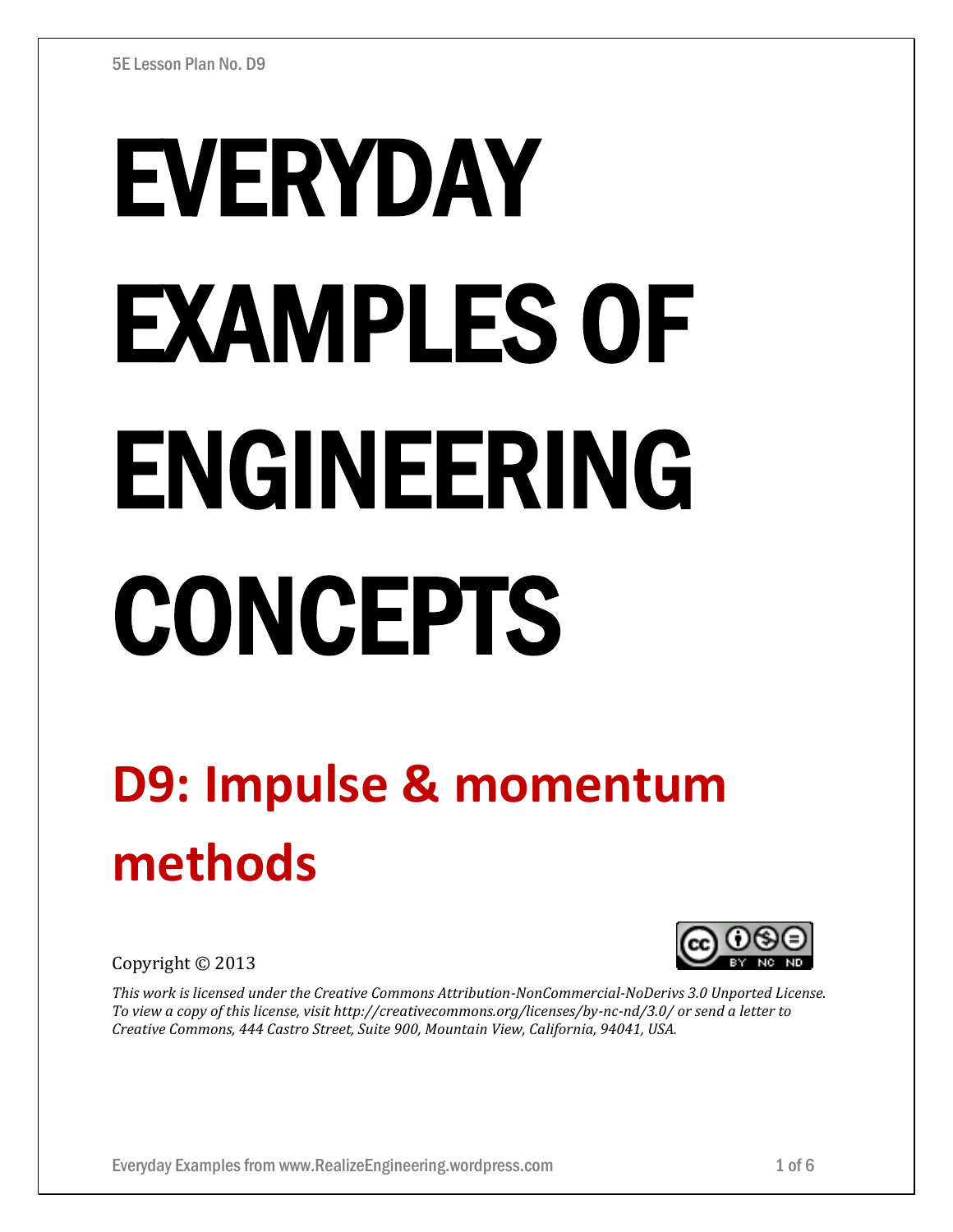*This is an extract from 'Real Life Examples in Dynamics: Lesson plans and solutions' edited by Eann A. Patterson, first published in 2006 (ISBN:978-0-615-20394-2) which can be obtained online at www.engineeringexamples.org and contains suggested exemplars within lesson plans for Sophomore Solids Courses. Prepared as part of the NSF-supported project (#0431756) entitled: "Enhancing Diversity in the Undergraduate Mechanical Engineering Population through Curriculum Change".* 

### **INTRODUCTION**

#### (from *'Real Life Examples in Dynamics: Lesson plans and solutions'*)

These notes are designed to enhance the teaching of a junior level course in dynamics, increase the accessibility of the principles, and raise the appeal of the subject to students from diverse backgrounds. The notes have been prepared as skeletal lesson plans using the principle of the 5Es: Engage, Explore, Explain, Elaborate and Evaluate. The 5E outline is not original and was developed by the Biological Sciences Curriculum Study<sup>1</sup> in the 1980s from work by Atkin and Karplus<sup>2</sup> in 1962. Today this approach is considered to form part of the constructivist learning theory and a number of websites provide easy-to-follow explanations of them<sup>3</sup>.

These notes are intended to be used by instructors and are written in a style that addresses the instructor, however this is not intended to exclude students who should find the notes and examples interesting, stimulating and hopefully illuminating, particularly when their instructor is not utilizing them. In the interest of brevity and clarity of presentation, standard derivations and definitions are not included since these are readily available in textbooks which these notes are not intended to replace but rather to supplement and enhance. Similarly, it is anticipated that these lessons plans can be used to generate lectures/lessons that supplement those covering the fundamentals of each topic.

It is assumed that students have acquired a knowledge and understanding of topics usually found in a Sophomore level course in Statics, including free-body diagrams and efficiency.

This is the second in a series of such notes. The first in the series entitled 'Real Life Examples in Mechanics of Solids' edited by Eann Patterson (ISBN: 978-0-615-20394-2) was produced in 2006 and is available on-line at www.engineeringexamples.org.

#### **Acknowledgements**

Many of these examples have arisen through lively discussion in the consortium supported by the NSF grant (#0431756) on "Enhancing Diversity in the Undergraduate Mechanical Engineering Population through Curriculum Change" and the input of these colleagues is cheerfully acknowledged as is the support of National Science Foundation.

Eann A. Patterson

 $\overline{a}$ 

*A.A. Griffith Chair of Structural Materials and Mechanics School of Engineering, University of Liverpool, Liverpool, UK & Royal Society Wolfson Research Merit Award Recipient*

<sup>&</sup>lt;sup>1</sup> Engleman, Laura (ed.), *The BSCS Story: A History of the Biological Sciences Curriculum Study*. Colorado Springs: BSCS, 2001.

<sup>2</sup> Atkin, J. M. and Karplus, R. (1962). Discovery or invention? *Science Teacher* 29(5): 45.

<sup>3</sup> e.g. Trowbridge, L.W., Bybee, R.W., *Becoming a secondary school science teacher*. Merrill Pub. Co. Inc., 1990.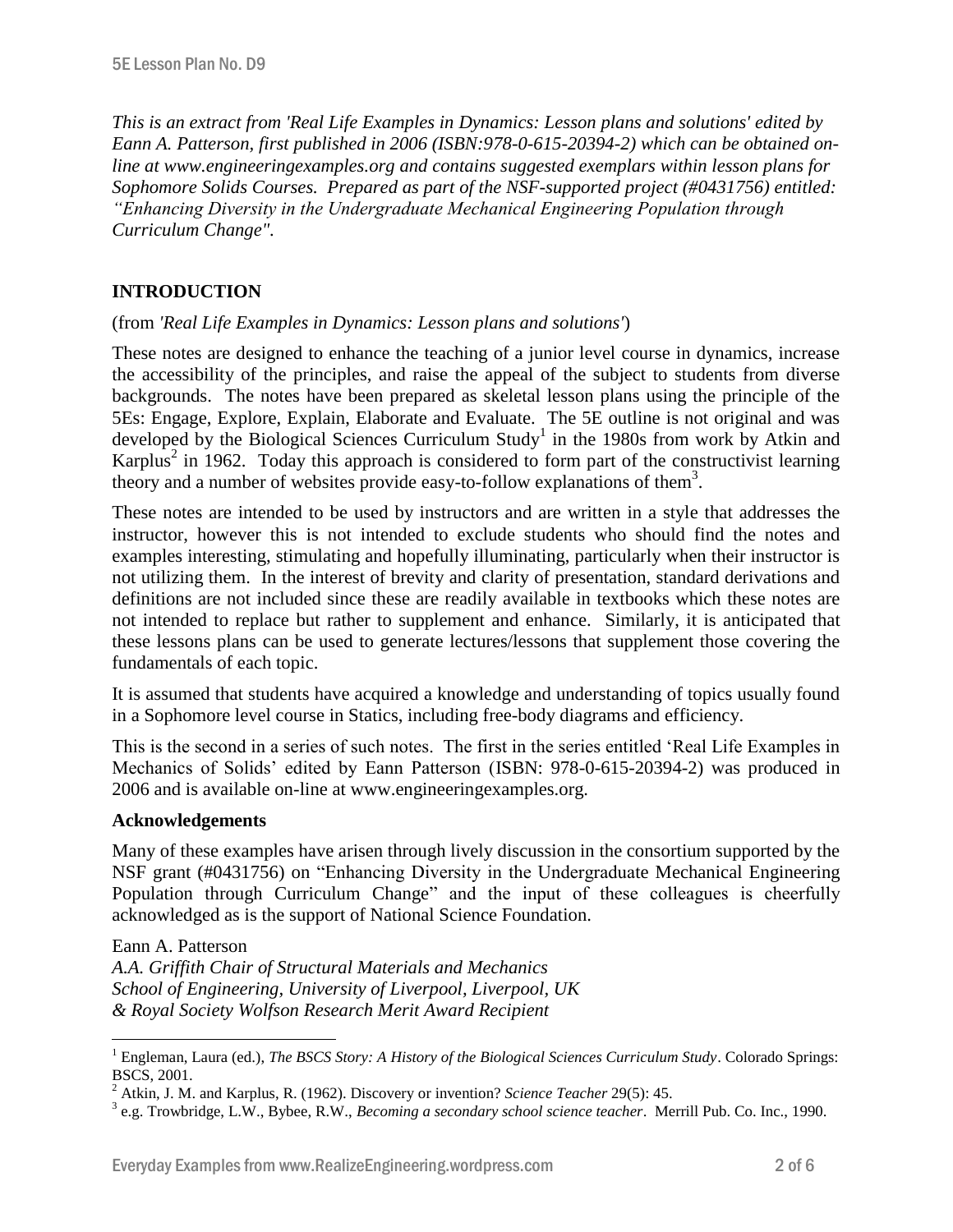#### **PLANE MOTION OF RIGID BODIES**

#### 9. Topic**: Impulse and momentum methods**

#### **Engage:**

Take your bike, a basketball and a short block of wood of approximate cross-section 9cm  $\times$ 2 cm.

You will need some assistance from members of the class. Place the wood block on the floor with a student standing on each end of it. On your bike freewheel very gently towards the block of wood. Repeat the experiment until your front wheel just rolls over the wood block.



#### **Explore:**

Discuss the impulse received by your front wheel when it hits the wooden block; note that the impulse force is of unknown magnitude and direction. Highlight that angular momentum just before and just after impact must be conserved. Discuss the conservation of energy during the event and that kinetic energy at the impact must at least equal the potential energy when the wheel is on top of the wooden block in order for the wheel to roll over the block.

Actually this example is easier if you consider a basketball rolling over the block of wood, as in the photo above because then the effect of the rear wheel and the inertia of the rider does not have to be handled. However, it is less engaging and of less practical interest, so explain this to the students and repeat the demonstration for the basketball. Ask them to draw the free-body diagrams for a basketball just before and just after impact with a wooden block.

#### **Explain:**

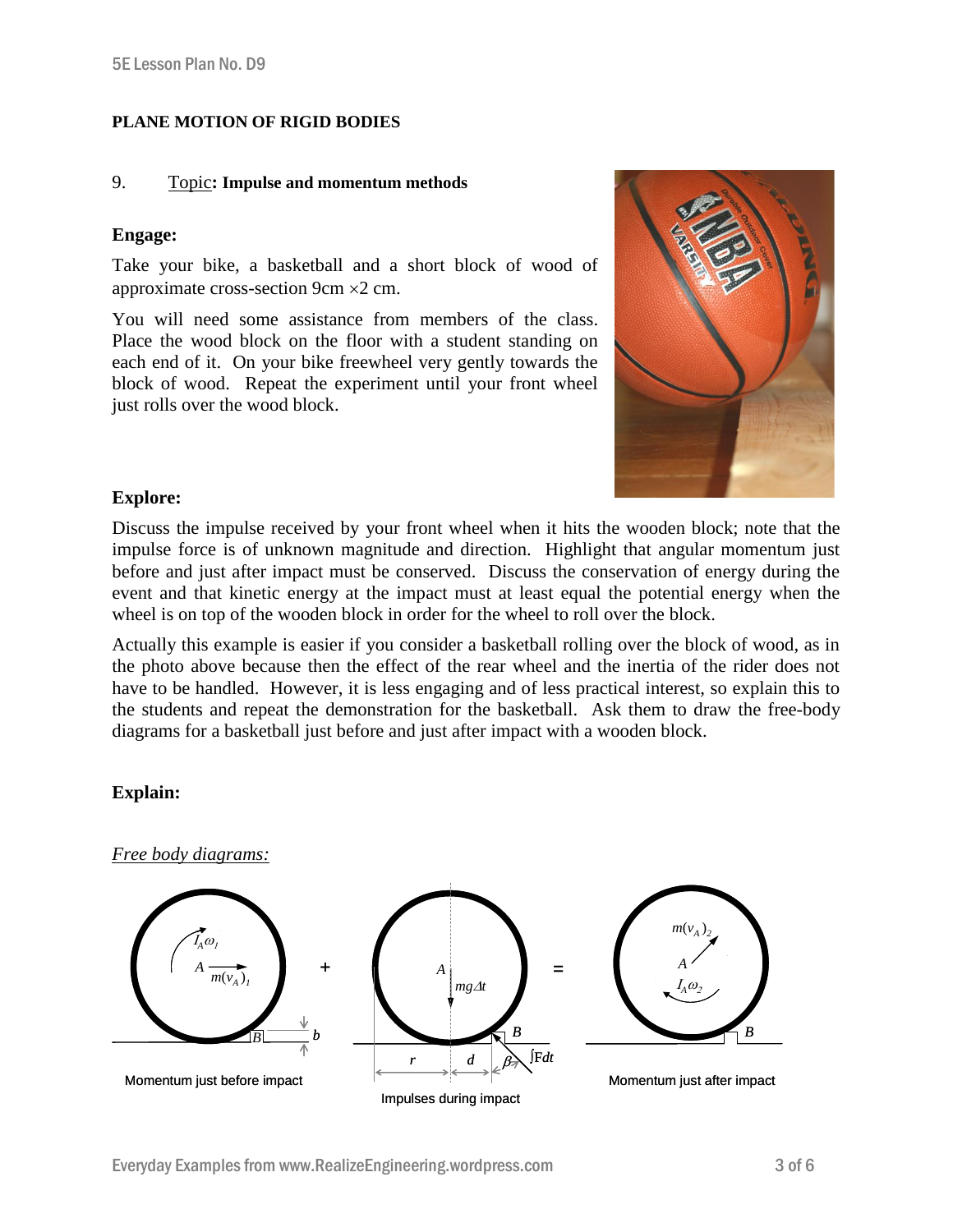Let's assume that the basketball does not slip on the wooden block or rebound from it but essentially rolls over it by rotating about the corner B. Then there are two impulses or forces acting on the basketball: (a) its weight and (b) the impulse from the wooden block at B. Since the duration of impact is very small it is reasonable to assume that the weight generates a negligible impulse compared to the force at the wooden block. We do not know the magnitude or direction of the force or impulse at the wooden block.

#### **Elaborate**

Conservation of angular momentum about B from just before (1) to just after (2):

[System Momentum]<sub>1</sub> + [External Impulses]<sub>1→2</sub> = [System Momentum]<sub>2</sub>

$$
m(v_A)_1(r-b) + I_A \omega_1 = m(v_A)_2 r + I_A \omega_2
$$

For simplicity, consider the basketball as a hollow sphere with mass, *m* = 0.6kg and radius, *r*  $=0.012$ m:

$$
I_A = \frac{2mr^2}{3} \quad \text{and} \quad \omega = \frac{v}{r},
$$

so

 $(v_{A})_1(r-b)$  $(v_a)$  $(v_{\rm A})$  $(v_a)$ 3 2 3  $2 r(v_a)$ <sub>1</sub> (*x*)<sub>x</sub>  $2 r(v_a)$ <sub>2</sub> 2 1 1 *a A a A r v*  $v_{A}$ ,  $r$ *r v*  $(v_A)$ <sub>1</sub> $(r-b) + \frac{2r(v_a)}{a} = (v_A)$ <sub>2</sub> $r +$ 

Re-arranging\*:  $(v_A)_2 = (v_A)_1 | 1 - \frac{3v}{5} |$ J  $\left(1-\frac{3b}{5}\right)$  $\setminus$  $=(v_{A})_1(1$ *r*  $(v_A)_2 = (v_A)_1 \left(1 - \frac{3b}{5r}\right)$  $v_{A}$ <sub>2</sub> =  $(v_{A})_1$  $\left(1-\frac{3}{5}\right)$ 

Conservation of energy from just after impact (2) to when the basketball is on top of the wooden black (3), assuming the basketball can just mount the baton, i.e.  $(v_A)_3 = 0$ :

$$
KE_2 + PE_2 = KE_3 + PE_3
$$
  

$$
\left[ \frac{m(v_A)_2^2}{2} + \frac{I\omega_2^2}{2} \right] + 0 = 0 + mgb
$$

Substituting for *I* and  $\omega$  (=  $v/r$ ) : ( $v_A$ )? 5 <sup>2</sup> 6 2  $(v_A)^2 = \frac{6mgb}{5}$ 

Thus combining with conservation of angular momentum\*:

$$
\sqrt{\frac{6mgb}{5}} = (v_A)_1 \left(1 - \frac{2b}{3r}\right)
$$
  
hence  $(v_A)_1 = \frac{\sqrt{6mgb/5}}{\left(1 - \frac{2b}{3r}\right)} = \frac{\sqrt{6 \times 0.6 \times 9.81 \times 0.02/5}}{\left(1 - \frac{2 \times 0.02}{3 \times 0.12}\right)} = 0.422 \text{ m/s}$ 

Note that as the radius of the rolling object gets larger the required velocity becomes smaller, so it easier to get a larger diameter wheel up a curb than a small one.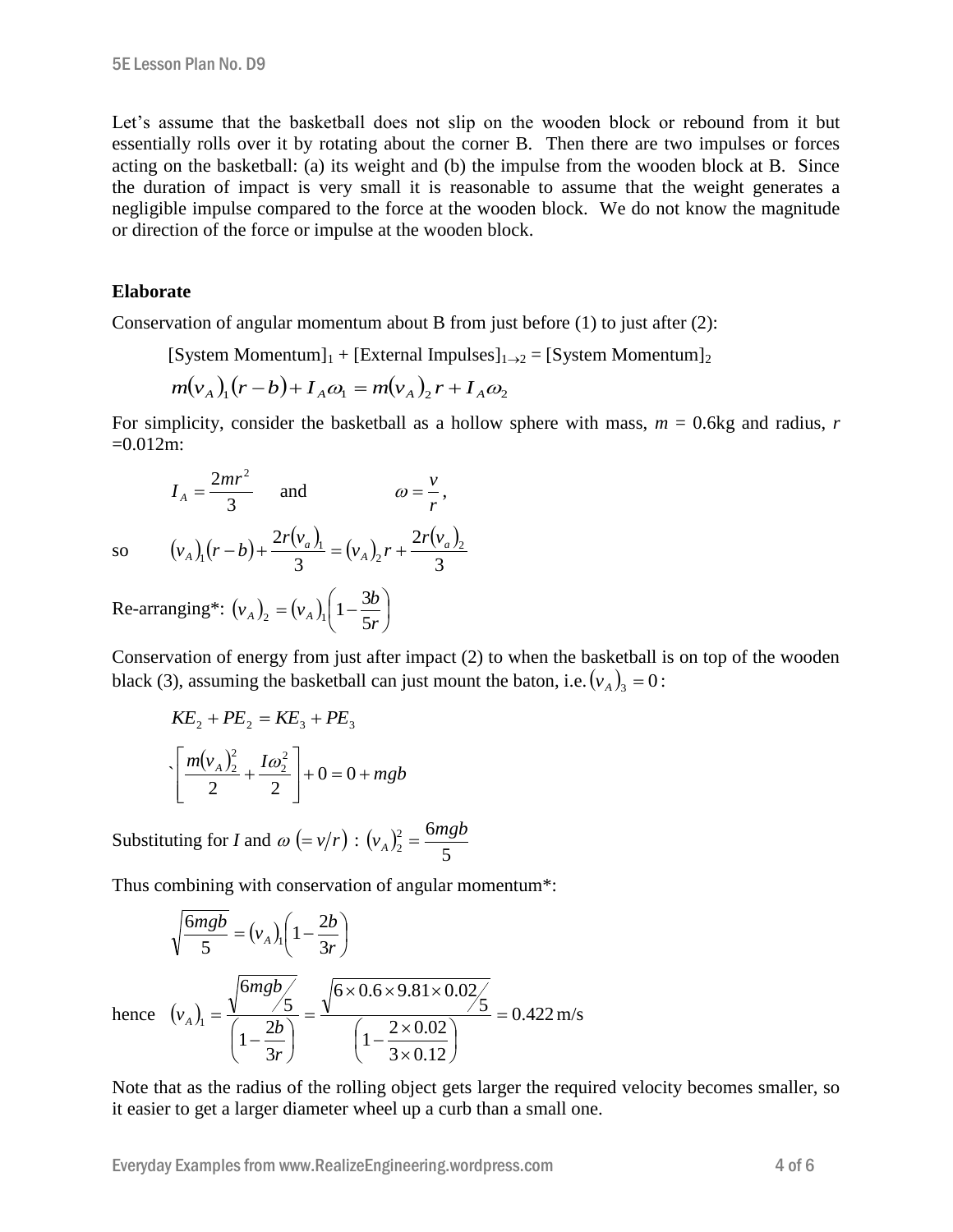#### **Evaluate**

Ask students to attempt the following examples:

#### *Example 9.1*

A girl of mass 50 kg is setting off along a level sidewalk on her skateboard. If she can push off with one foot with a constant force of 150N for 0.5 seconds, calculate her speed after this push. If, almost immediately she can push again for another 0.5 seconds, then calculate her speed after this second push assuming the force applied is sinusoidal with a maximum of 150N.

#### Solution:

Change in Momentum = Linear Impulse

or

$$
mv_2 - mv_1 = \sum_{t_1}^{t_2} Fdt
$$

so, in the first push with a constant force:

$$
v_2 = \frac{Ft}{m} = \frac{150 \times 0.5}{50} = 1.5 \text{ m/s} \approx 3.36 \text{ mph}
$$

and in the second push:

$$
v_2 = \frac{\int_{0.5}^{1} 150(\sin t) dt + (50 \times 1.5)}{50}
$$
  
so  $v_2 = \frac{150 \times [-\cos 1 + \cos 0.5] + 75}{50} = 2.5 \text{ m/s} (\approx 5.6 \text{ mph})$ 

#### *Example 9.2*

Calculate the topspin (in terms of revolutions per second) required to make a tennis ball, that strikes a grass surface at 80 mph and at  $25^{\circ}$  to the horizontal, bounce at an angle of 15°, if it has a diameter of 66mm and mass of 57g.

#### Solution